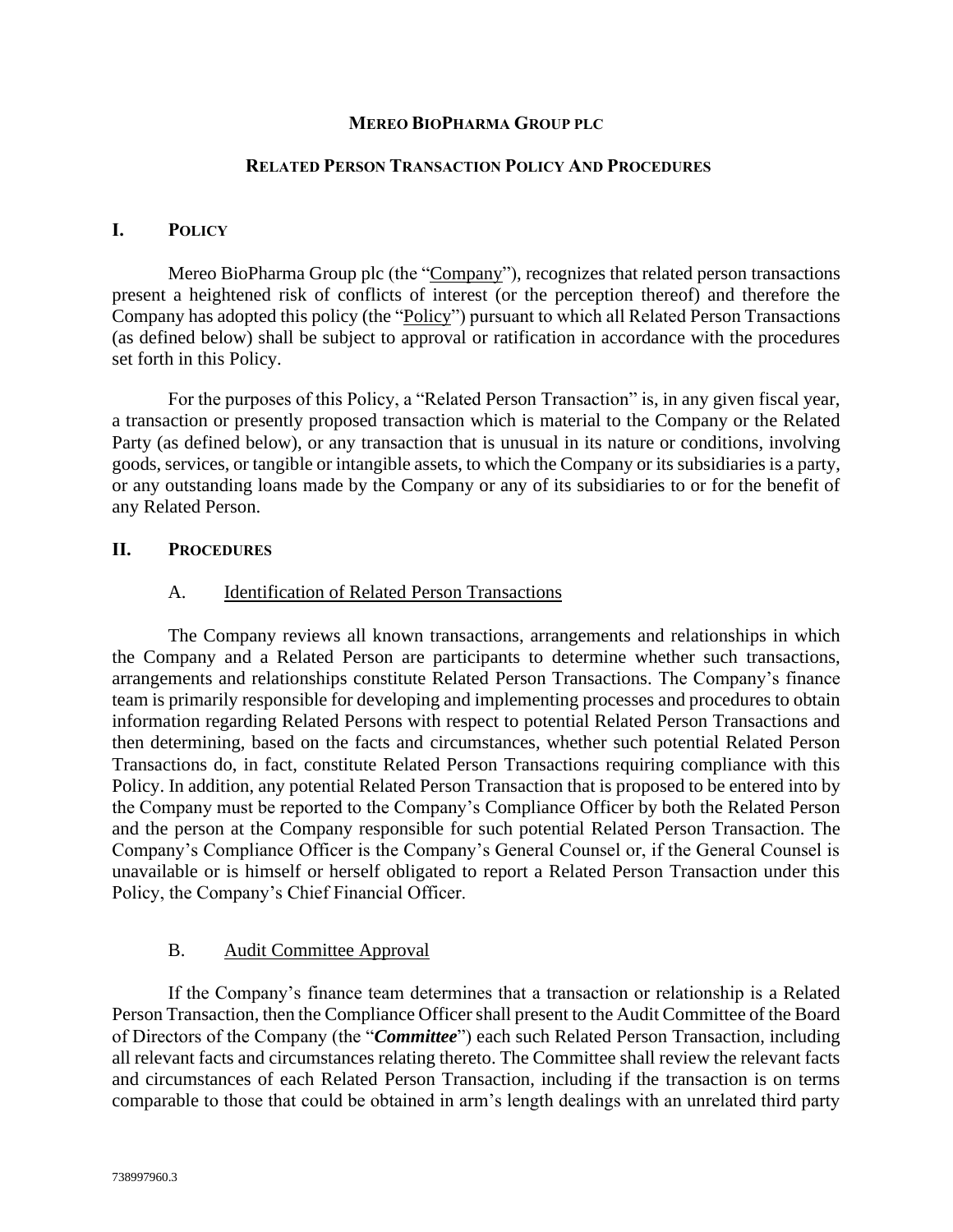and the extent of the Related Person's interest in the transaction, take into account the conflicts of interest and corporate opportunity provisions of the Company's Code of Business Conduct and Ethics (the "*Code*"), and either approve or disapprove the Related Person Transaction. Any Related Person Transaction shall be consummated and shall continue only if the Committee has approved or ratified such transaction in accordance with the guidelines set forth in this Policy. If advance Committee approval of a Related Person Transaction requiring the Committee's approval is not feasible, then the transaction may be preliminarily entered into by management upon prior approval of the transaction by the Chairperson of the Committee *subject to* ratification of the transaction by the Committee at the Committee's next regularly scheduled meeting; *provided*, that if ratification shall not be forthcoming, management shall make all reasonable efforts to cancel or annul such transaction. If a transaction was not initially recognized as a Related Person Transaction, then upon such recognition the transaction will be presented to the Committee for ratification at the Committee's next regularly scheduled meeting; *provided*, that if ratification shall not be forthcoming, management shall make all reasonable efforts to cancel or annul such transaction.

Management shall update the Committee as to any material changes to any approved or ratified Related Person Transaction and shall provide a status report at least annually at a regularly scheduled meeting of the Committee of all then current Related Person Transactions.

No director may participate in approval of a Related Person Transaction for which he or she is a Related Person.

# C. Pre-Approved Transactions

Notwithstanding the foregoing, the following types of Related Person Transactions shall not require pre-approval under this Policy:

- 1. Remuneration
	- (a) to an executive officer or director of the Company if the remuneration is required to be reported pursuant to Part I, Item 6B of Form 20-F; and
	- (b) to an executive officer or director of the Company if, in each such case, such remuneration has been recommended to the Company's Board of Directors for approval by the Remuneration Committee of the Board of Directors of the Company.
	- 2. Transactions that are in the Company's ordinary course of business and where the interest of the Related Person arises only:
		- (a) from the Related Person's position as a director of another corporation or organization that is a party to the transaction; or
		- (b) from the direct or indirect ownership by such Related Person and all other Related Persons, in the aggregate, of less than a 10% equity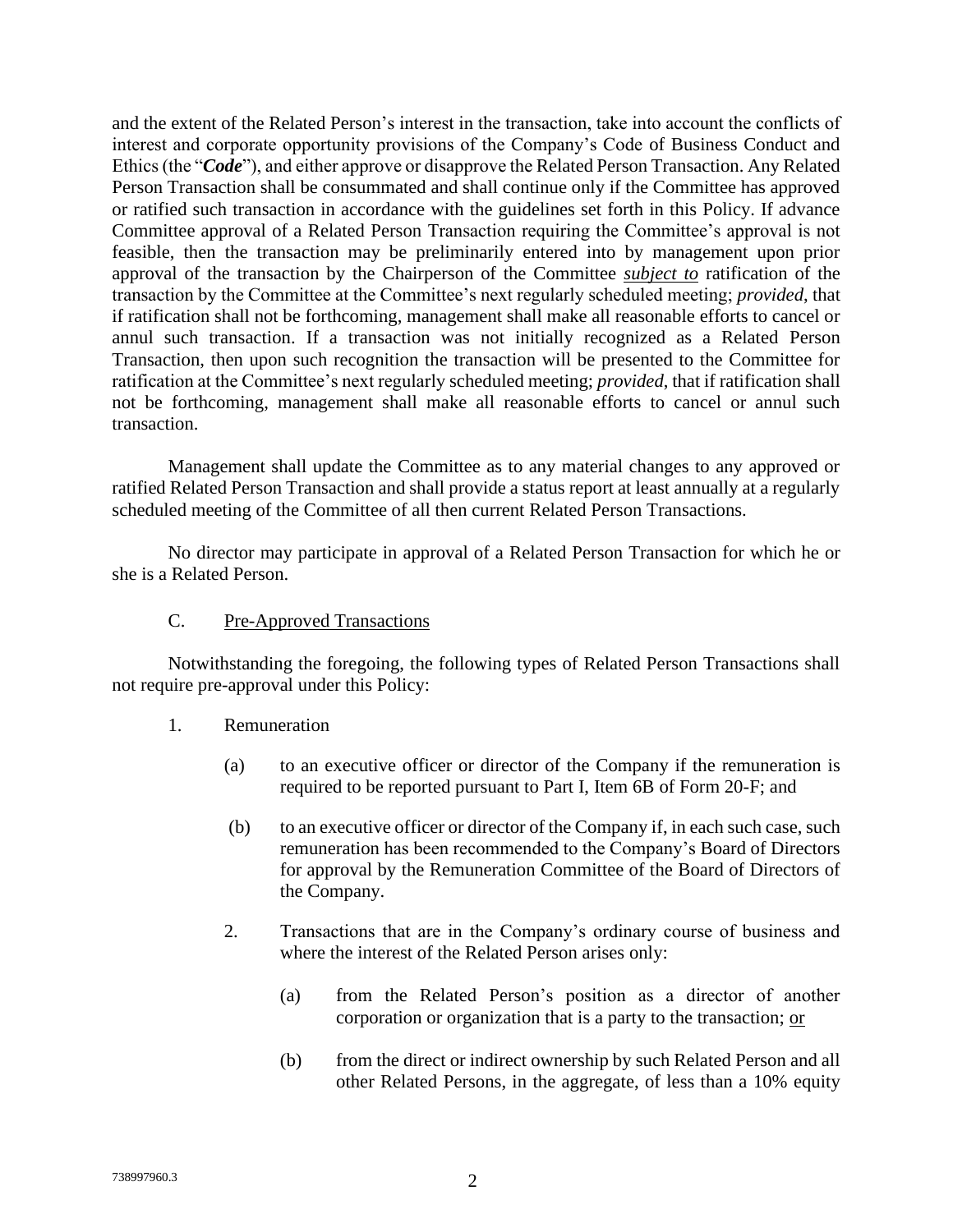interest in another person (other than a partnership) which is a party to the transaction; or

- (c) from both such positions described in (a) and such ownership described in (b); or
- (d) from the Related Person's position as a limited partner in a partnership in which the Related Person and all other Related Persons, in the aggregate, have an interest of less than 10%, the Related Person is not a general partner of and does not have another position in the partnership.
- 3. Transactions that are in the Company's ordinary course of business and where the interest of the Related Person arises solely from the ownership of a class of equity securities in the Company and all holders of such class of equity securities of the Company will receive the same benefit on a pro rata basis.
- 4. Transactions where the rates or charges involved in the transactions are determined by competitive bids.
- D. Disclosure

All Related Person Transactions are to be disclosed in the Company's applicable filings as required by the Securities Act of 1933, as amended, and the Securities Exchange Act of 1934, as amended, and related rules. Furthermore, any Related Person Transaction shall be disclosed to the full Board of Directors.

# E. Other Agreements

Management shall assure that all Related Person Transactions are not in violation of and are approved in accordance with any requirements of the Company's financing or other material agreements.

# F. Interpretation

This Policy is intended to comply with Part I, Item 7B of Form 20-F and Nasdaq Rule 5630(a). Notwithstanding anything herein to the contrary, this Policy shall be interpreted only in such a manner as to comply with Part I, Item 7B of Form 20-F and Nasdaq Rule 5630(a). In the event that a Related Person Transaction would constitute a conflict of interest or a corporate opportunity under the Code, the provisions of the Code also shall apply to such Related Person Transaction. Any such Related Person Transaction may not be approved hereunder unless it is also approved in accordance with the provisions of the Code and disclosed to the public to the extent required by law or the rules of The Nasdaq Global Market.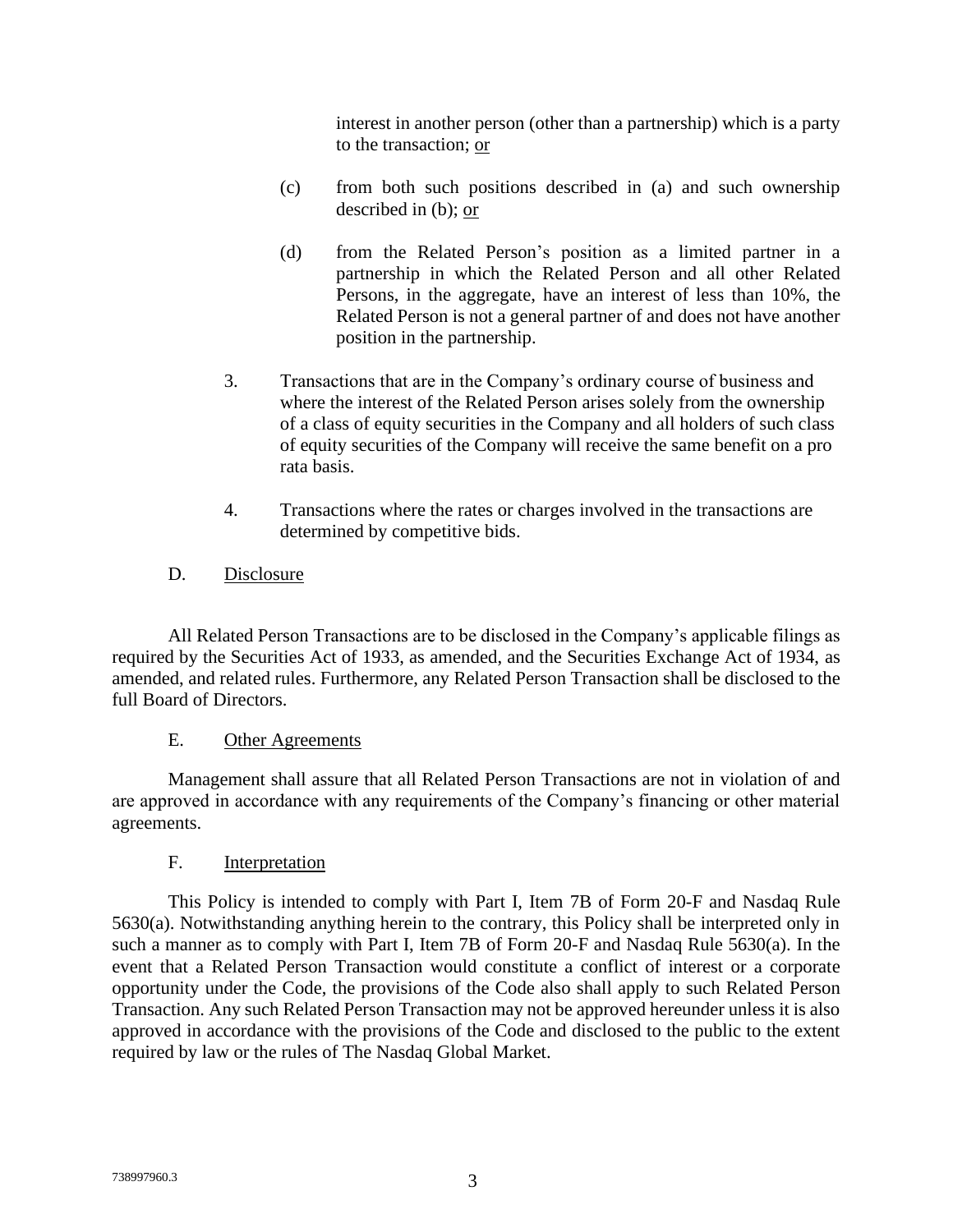# **III. DEFINITIONS**

For purposes of this Policy, a "*Related Person*" is:

- 1. Any enterprise that directly or indirectly through one or more intermediaries, controls or us controlled by, or is under common control with, the Company.
- 2. Any person who is, or at any time since the beginning of the Company's last fiscal year, was, a director, executive officer or other employee of the Company or a nominee to become a director or executive officer of the Company
- 3. Any security holder known by the Company to be the record or beneficial owner of more than 5% of any class of the Company's voting securities.
- 4. Any unconsolidated enterprise in which the Company has a significant influence or which has significant influence over the Company. Significant influence over an enterprise is the power to participate in the financial and operating policy decisions of the enterprise but is less than control over those policies. Shareholders beneficially owning a 10% interest in the voting power of the Company are presumed to have a significant influence on the Company.
- 5. Any individual owning, directly or indirectly, an interest in the voting power of the Company that gives such individual significant influence over the Company, and close members of any such individual's family. Close members of an individual's family are those that may be expected to influence, or be influenced by, that person in their dealings with the Company.
- 6. Any key management personnel, that is, those persons having authority and responsibility for planning, directing and controlling the activities of the Company, including directors and senior management and close members of such individuals' families.
- 7. Any enterprise in which a substantial interest in the voting power is owned, directly or indirectly, by any person described in 3 or 4 or over which such a person is able to exercise significant influence. This includes enterprises owned by directors or major shareholders of the Company and enterprises that have a member of key management in common with the Company.
- 8. Any child, stepchild, parent, stepparent, spouse, sibling, mother-in-law, father-in-law, son-in-law, daughter-in-law, brother-in-law, or sister-in-law of such person, and any person (other than a tenant or employee) sharing the household of any of the persons listed in clauses 2 and 3, if such person is a natural person.